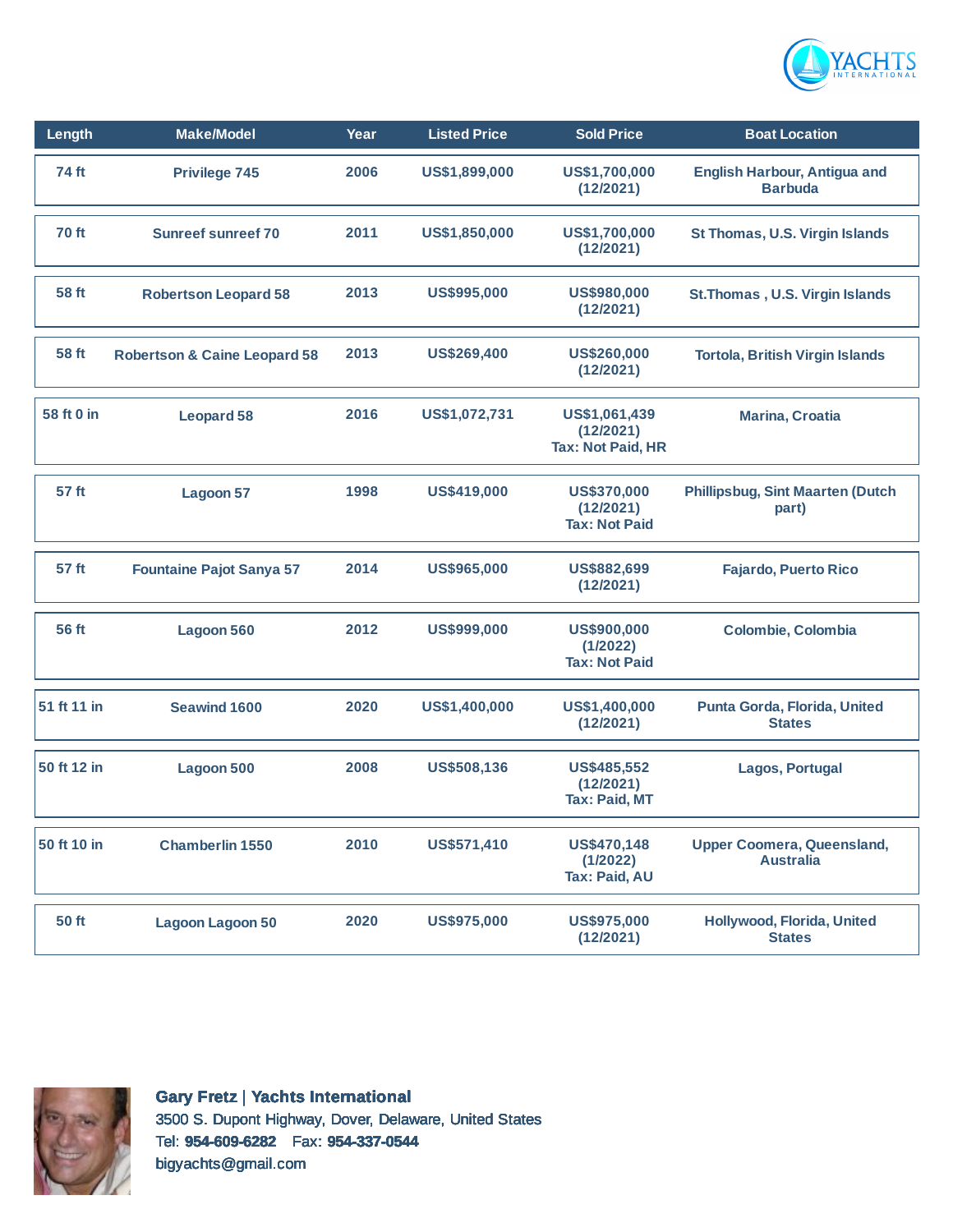

| Length     | <b>Make/Model</b>                  | Year | <b>Listed Price</b> | <b>Sold Price</b>                                       | <b>Boat Location</b>                                   |
|------------|------------------------------------|------|---------------------|---------------------------------------------------------|--------------------------------------------------------|
| 50 ft      | Voyage 500                         | 2000 | US\$349,000         | US\$280,000<br>(12/2021)<br><b>Tax: Paid, US</b>        | <b>Puerta Vallarta, Mexico</b>                         |
| 50 ft      | <b>Lagoon 50</b>                   | 2018 | <b>US\$875,000</b>  | US\$845,000<br>(12/2021)                                | Rio Dulce, Guatemala                                   |
| 50 ft      | <b>Lagoon 50</b>                   | 2020 | US\$1,000,000       | <b>US\$998,000</b><br>(12/2021)<br><b>Tax: Not Paid</b> | PANAMA, Panama                                         |
| 48 ft 6 in | Lagoon 50                          | 2020 | US\$1,000,000       | US\$990,000<br>(12/2021)<br><b>Tax: Not Paid</b>        | PANAMA', Panama                                        |
| 48 ft 5 in | <b>Leopard 48</b>                  | 2015 | <b>US\$450,547</b>  | US\$395,217<br>(12/2021)<br><b>Tax: Not Paid</b>        | <b>Piraeus, Greece</b>                                 |
| 48 ft 5 in | <b>Leopard 48</b>                  | 2015 | US\$457,322         | US\$400,411<br>(12/2021)<br><b>Tax: Not Paid</b>        | <b>Pireaus, Greece</b>                                 |
| 48 ft      | <b>Outremer 45</b>                 | 2017 | US\$818,663         | US\$818,663<br>(12/2021)                                | Port Opua, New Zealand                                 |
| 48 ft      | <b>Leopard 48</b>                  | 2015 | US\$469,000         | <b>US\$442,500</b><br>(12/2021)<br><b>Tax: Not Paid</b> | <b>Tortola, British Virgin Islands</b>                 |
| 48 ft      | <b>Leopard 48 Crewed Version</b>   | 2016 | US\$445,000         | <b>US\$425,000</b><br>(12/2021)                         | <b>Tortola, British Virgin Islands</b>                 |
| 48 ft      | <b>Fountaine Pajot Salilna 48</b>  | 2008 | US\$502,696         | US\$484,614<br>(12/2021)<br><b>Tax: Paid, AU</b>        | Mooloolaba, Queensland,<br><b>Australia</b>            |
| 48 ft      | <b>Leopard 48</b>                  | 2016 | US\$465,000         | US\$415,000<br>(12/2021)                                | <b>Tortola, British Virgin Islands</b>                 |
| 47 ft 7 in | <b>Sud Composites Grand Sud 47</b> | 1998 | US\$190,833         | US\$169,379<br>(12/2021)<br><b>Tax: Paid</b>            | PORT SAINT LOUIS DU RHONE,<br>Bouches-du-Rhône, France |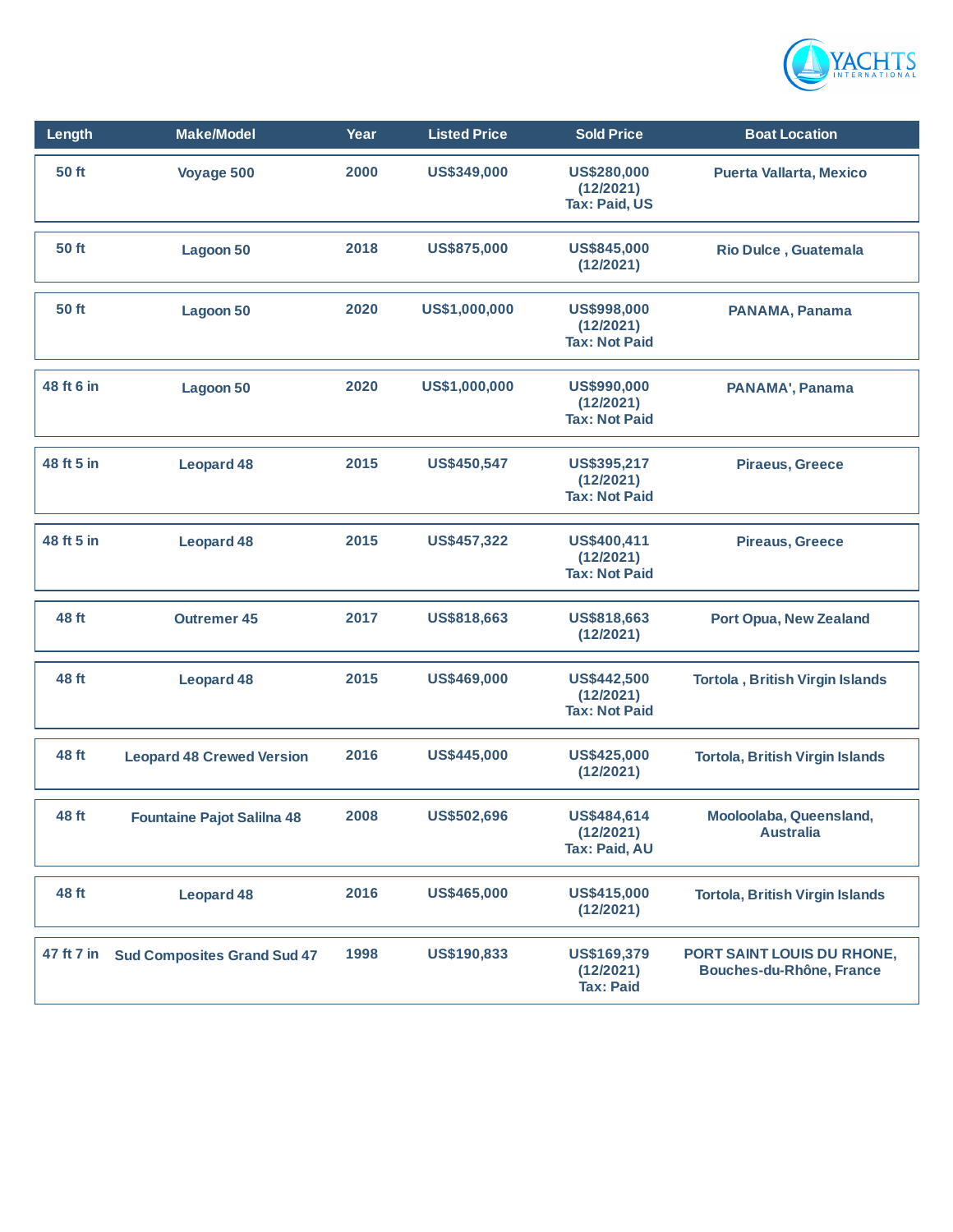

| Length      | <b>Make/Model</b>               | Year | <b>Listed Price</b> | <b>Sold Price</b>                                       | <b>Boat Location</b>                                        |
|-------------|---------------------------------|------|---------------------|---------------------------------------------------------|-------------------------------------------------------------|
| 47 ft       | <b>Fountaine Pajot Saona 47</b> | 2019 | US\$1,200,000       | US\$1,193,000<br>(12/2021)<br><b>Tax: Paid, US</b>      | Saint Augustine, Florida, United<br><b>States</b>           |
| 47 ft       | Catana 471                      | 2004 | US\$397,094         | US\$361,652<br>(12/2021)                                | <b>Newport, New South Wales,</b><br><b>Australia</b>        |
| 46 ft 10 in | <b>Leopard 47</b>               | 2004 | <b>US\$325,207</b>  | US\$277,781<br>(12/2021)<br><b>Tax: Paid, FR</b>        | La Rochelle, France                                         |
| 46 ft       | <b>Leopard 46</b>               | 2009 | US\$430,000         | US\$410,000<br>(12/2021)<br><b>Tax: Paid, US</b>        | St John, U.S. Virgin Islands                                |
| 46 ft       | <b>Fountaine Pajot Saona 47</b> | 2021 | US\$979,008         | <b>US\$979,008</b><br>(12/2021)                         | La Rochelle, Charente-Maritime,<br><b>France</b>            |
| 46 ft       | <b>Lagoon L46</b>               | 2020 | US\$850,000         | US\$711,390<br>(12/2021)<br>Tax: N/A                    | <b>Miami, Florida, United States</b>                        |
| 45 ft 11 in | Lagoon 46                       | 2021 | US\$845,764         | US\$837,860<br>(12/2021)<br><b>Tax: Not Paid</b>        | <b>Athens, Greece</b>                                       |
| 45 ft 11 in | Lagoon 46                       | 2021 | US\$818,663         | US\$807,371<br>(12/2021)<br><b>Tax: Not Paid</b>        | Lagos, Portugal                                             |
| 45 ft 10 in | Lagoon 450F                     | 2019 | <b>US\$777,552</b>  | US\$743,557<br>(12/2021)<br><b>Tax: Paid, AU</b>        | Murarrie, Queensland, Australia                             |
| 45 ft 10 in | Lagoon 450 F                    | 2017 | US\$592,825         | US\$590,567<br>(12/2021)<br><b>Tax: Paid, FR</b>        | Le Marin, Martinique                                        |
| 45 ft 1 in  | <b>Lagoon 450S</b>              | 2017 | US\$519,428         | <b>US\$508,136</b><br>(12/2021)<br><b>Tax: Not Paid</b> | Canet-en-Roussillon, Pyrénées-<br><b>Orientales, France</b> |
| 45 ft       | Lagoon 450                      | 2019 | US\$558,949         | US\$553,303<br>(12/2021)<br>Tax: N/A                    | <b>Marigot, Saint Martin</b>                                |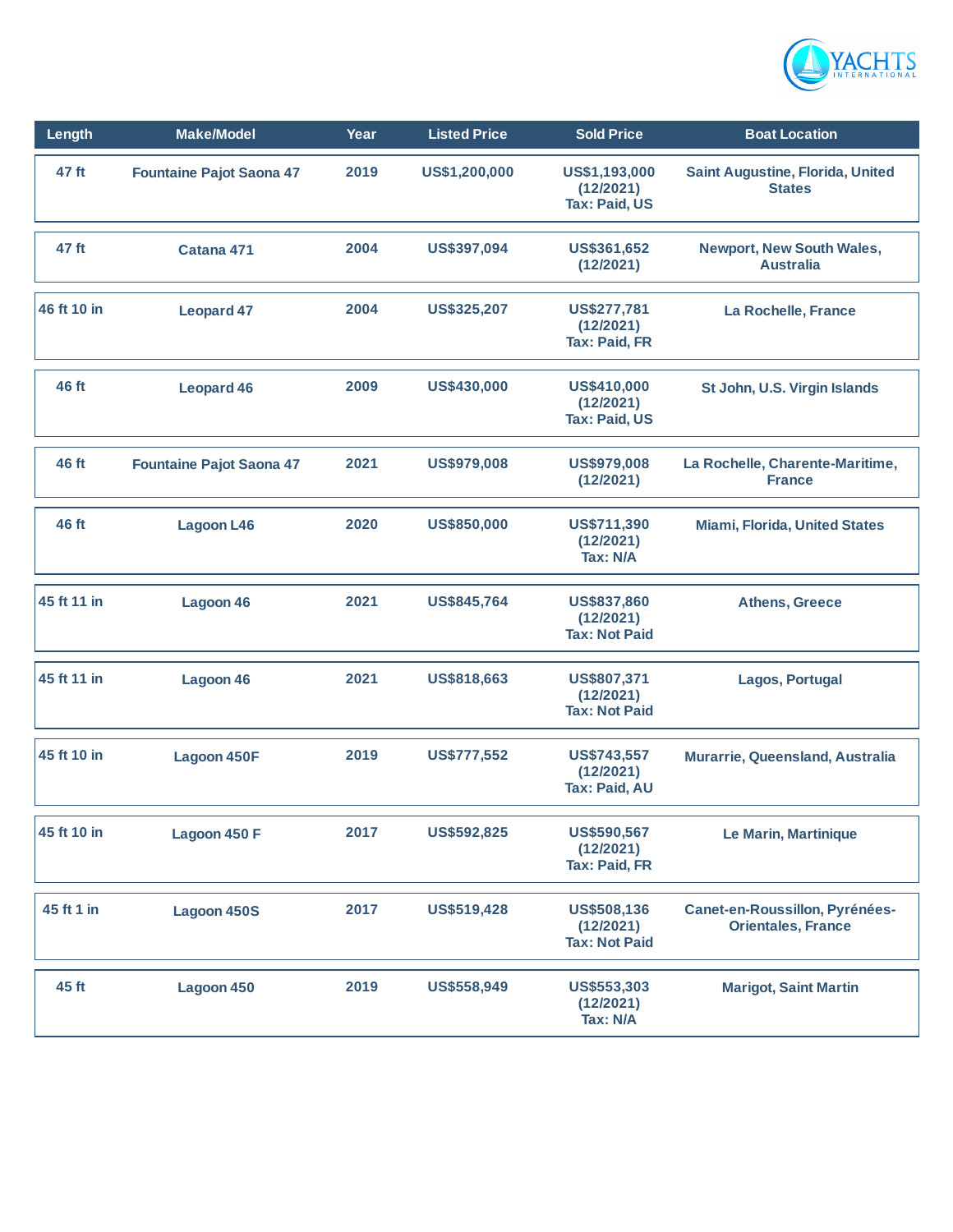

| Length     | <b>Make/Model</b>                | Year | <b>Listed Price</b> | <b>Sold Price</b>                                   | <b>Boat Location</b>                                |
|------------|----------------------------------|------|---------------------|-----------------------------------------------------|-----------------------------------------------------|
| 45 ft      | Lagoon 450 F                     | 2018 | US\$578,000         | US\$551,000<br>(12/2021)                            | Ft. Lauderdale, Florida, United<br><b>States</b>    |
| 45 ft      | <b>Leopard 45</b>                | 2019 | US\$849,000         | US\$835,000<br>(12/2021)<br><b>Tax: Paid, US</b>    | Fort Lauderdale, Florida, United<br><b>States</b>   |
| 45 ft      | <b>Leopard 45</b>                | 2021 | US\$895,000         | US\$895,000<br>(12/2021)<br><b>Tax: Paid, US</b>    | Fort Lauderdale, Florida, United<br><b>States</b>   |
| 45 ft      | Lagoon 450                       | 2014 | US\$450,000         | <b>US\$420,000</b><br>(12/2021)<br><b>Tax: N/A</b>  | Portsmouth, Rhode Island,<br><b>United States</b>   |
| 44 ft 2 in | <b>Fountaine Pajot Elba 45</b>   | 2022 | US\$581,271         | US\$581,271<br>(12/2021)<br><b>Tax: Not Paid</b>    | La Rochelle, France                                 |
| 44 ft      | Lagoon 440                       | 2006 | US\$390,000         | <b>US\$375,000</b><br>(12/2021)                     | La Paz, Mexico                                      |
| 44 ft      | <b>Lagoon 440 Owners Version</b> | 2007 | <b>US\$420,000</b>  | US\$420,000<br>(12/2021)                            | <b>Annapolis, Maryland, United</b><br><b>States</b> |
| 44 ft      | <b>Maverick 440</b>              | 2021 | US\$725,000         | <b>US\$725,000</b><br>(12/2021)                     | <b>Maryland, United States</b>                      |
| 44 ft      | <b>Antares Antares 44</b>        | 2017 | US\$860,000         | <b>US\$838,500</b><br>(12/2021)                     | <b>United States</b>                                |
| 44 ft      | <b>Leopard Leopard 44</b>        | 2016 | US\$485,000         | US\$455,000<br>(12/2021)<br><b>Tax: Not Paid</b>    | Fort Lauderdale, Florida, United<br><b>States</b>   |
| 43 ft 8 in | <b>Dean 441</b>                  | 2008 | US\$287,944         | <b>US\$271,006</b><br>(12/2021)<br><b>Tax: Paid</b> | <b>Frossay, France</b>                              |
| 43 ft      | <b>Leopard Leopard 43</b>        | 2006 | US\$299,000         | <b>US\$280,000</b><br>(12/2021)                     | <b>St.George's, Grenada</b>                         |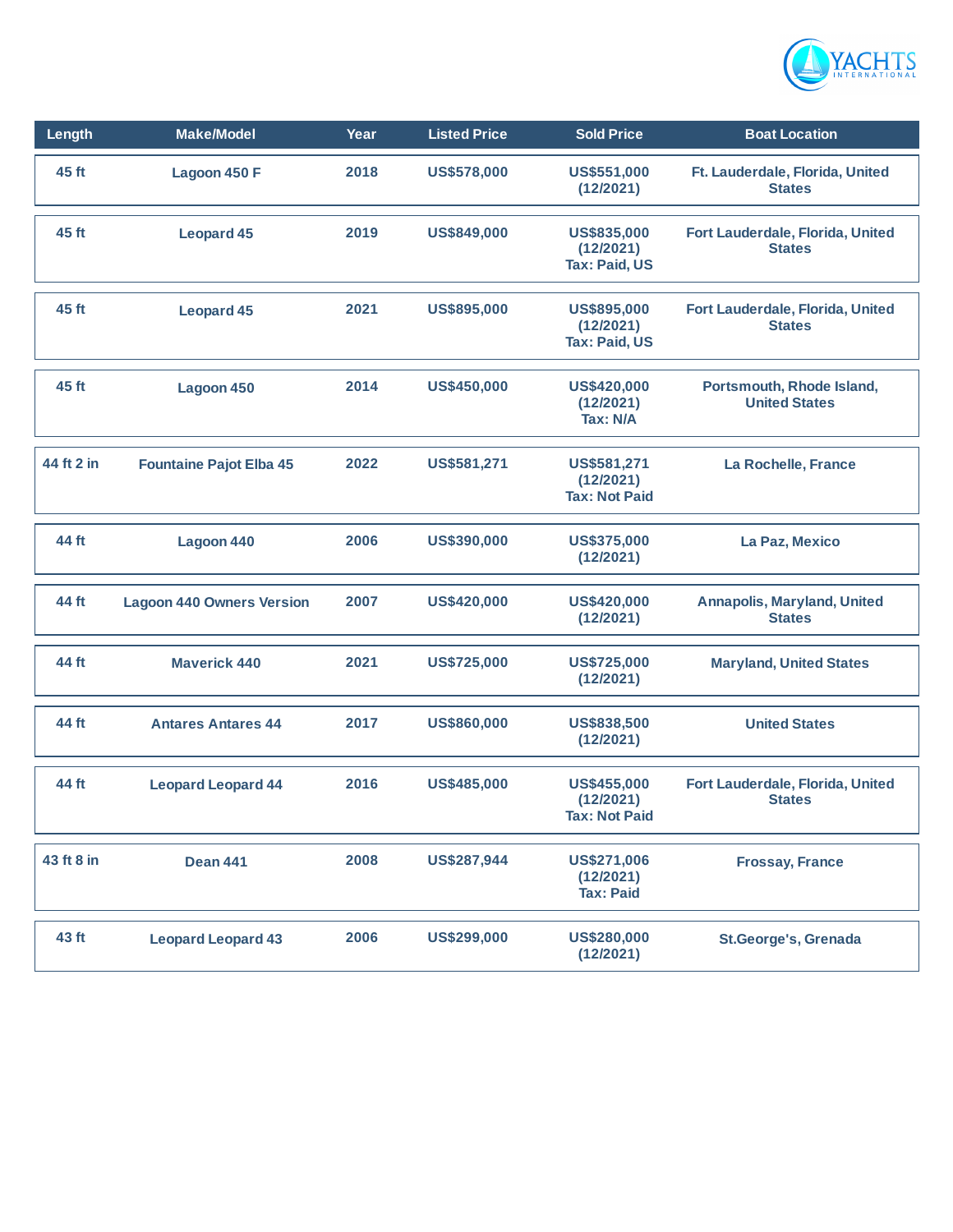

| Length      | <b>Make/Model</b>                                        | Year | <b>Listed Price</b> | <b>Sold Price</b>                                | <b>Boat Location</b>                               |
|-------------|----------------------------------------------------------|------|---------------------|--------------------------------------------------|----------------------------------------------------|
| 43 ft       | <b>Privilege 435 EZC</b>                                 | 2003 | US\$280,000         | US\$254,000<br>(12/2021)                         | West Palm Beach, Florida,<br><b>United States</b>  |
| 43 ft       | <b>Fountaine Pajot Orana 44</b><br><b>Owners Version</b> | 2011 | <b>US\$399,000</b>  | <b>US\$397,500</b><br>(12/2021)                  | Fort Lauderdale, Florida, United<br><b>States</b>  |
| 42 ft 12 in | <b>Fountaine Pajot Orana 44</b>                          | 2008 | US\$304,881         | US\$265,360<br>(12/2021)<br>Tax: Paid, HR        | <b>Athens, Greece</b>                              |
| 42 ft       | <b>Leopard 42</b>                                        | 2004 | US\$318,000         | US\$319,000<br>(12/2021)                         | St Petersburg, Florida, United<br><b>States</b>    |
| 41 ft 12 in | <b>Lagoon 42</b>                                         | 2021 | US\$540,882         | <b>US\$532,978</b><br>(12/2021)                  | Dalaman, Turkey                                    |
| 42 ft       | <b>Leopard 42</b>                                        | 2004 | <b>US\$319,000</b>  | US\$319,000<br>(12/2021)                         | Saint Petersburg, Florida, United<br><b>States</b> |
| 42 ft       | Lagoon 42                                                | 2018 | US\$589,000         | US\$569,000<br>(12/2021)                         | San Pedro, California, United<br><b>States</b>     |
| 42 ft       | <b>Lagoon 42</b>                                         | 2018 | US\$629,000         | US\$610,000<br>(12/2021)<br><b>Tax: Paid, US</b> | Fort Lauderdale, Florida, United<br><b>States</b>  |
| 42 ft       | <b>Lagoon 42</b>                                         | 2018 | US\$639,000         | <b>US\$615,000</b><br>(12/2021)<br>Tax: Paid, US | Fort Lauderdale, Maryland,<br><b>United States</b> |
| 42 ft       | Lagoon 42                                                | 2020 | US\$679,000         | US\$665,000<br>(12/2021)                         | <b>Marathon, Florida, United States</b>            |
| 41 ft 11 in | <b>Seawind 1260</b>                                      | 2019 | US\$660,000         | US\$660,000<br>(12/2021)                         | <b>Puerta Vallarta, Mexico</b>                     |
| 41 ft 6 in  | <b>Dean 400</b>                                          | 1996 | <b>US\$214,261</b>  | US\$197,256<br>(12/2021)                         | <b>Opua, New Zealand</b>                           |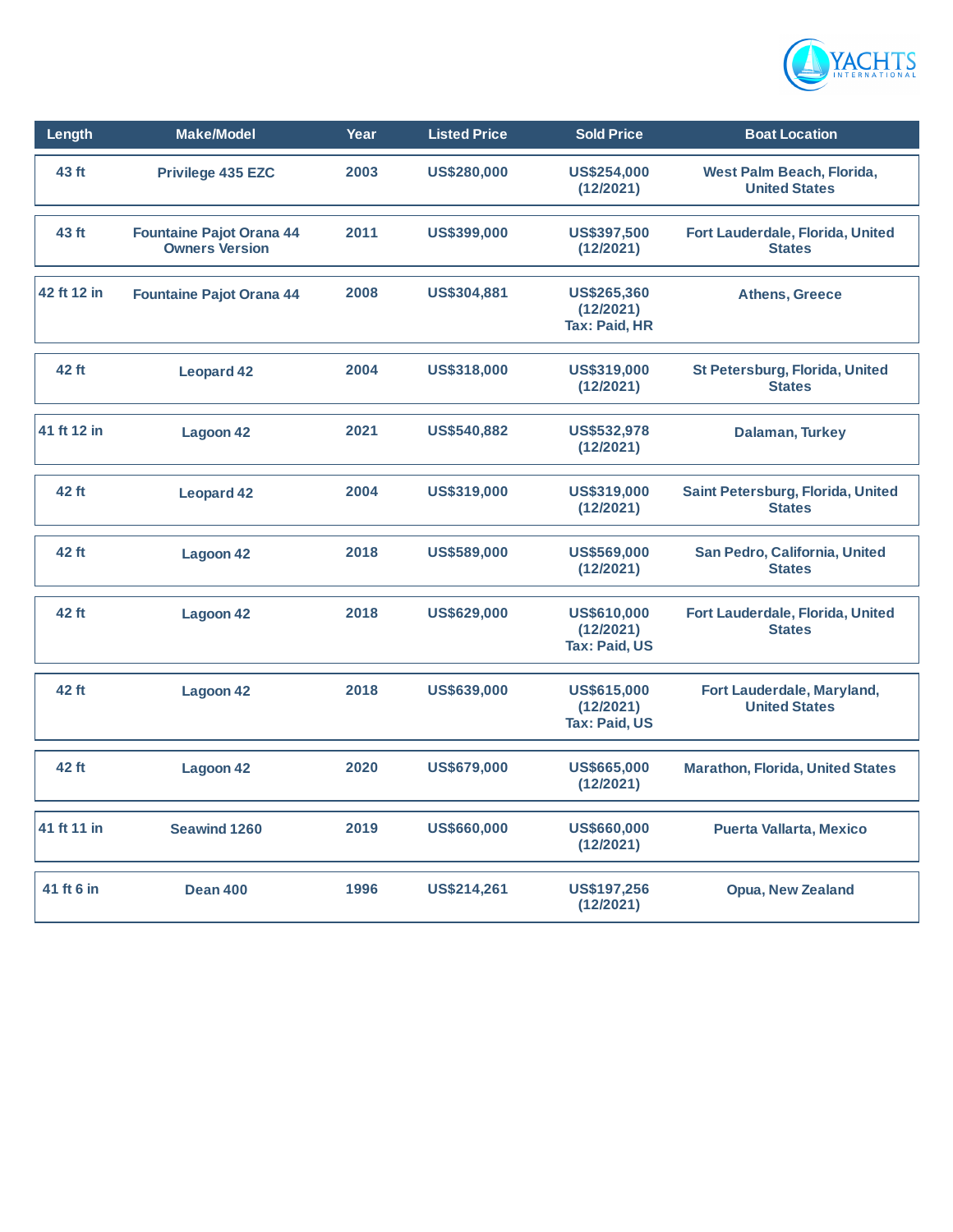

| Length     | <b>Make/Model</b>                                  | Year | <b>Listed Price</b> | <b>Sold Price</b>                                | <b>Boat Location</b>                               |
|------------|----------------------------------------------------|------|---------------------|--------------------------------------------------|----------------------------------------------------|
| 41 ft 4 in | Lagoon 420                                         | 2007 | US\$293,590         | US\$282,298<br>(12/2021)<br><b>Tax: Paid, ES</b> | Altea, Spain                                       |
| 41 ft      | <b>Lagoon 410-S2</b>                               | 2005 | US\$202,125         | US\$197,608<br>(12/2021)<br><b>Tax: Paid</b>     | <b>CARIBBEAN, Saint Martin</b>                     |
| 41 ft      | <b>Lagoon 41 Cruiser Owner's</b><br><b>Version</b> | 1998 | US\$199,000         | <b>US\$195,000</b><br>(12/2021)                  | West Palm Beach, Florida,<br><b>United States</b>  |
| 41 ft      | <b>Seawind 1250</b>                                | 2015 | US\$499,000         | US\$497,000<br>(12/2021)                         | Seattle, Washington, United<br><b>States</b>       |
| 40 ft 7 in | <b>Lagoon 410-S2</b>                               | 2005 | <b>US\$276,652</b>  | US\$263,101<br>(12/2021)<br><b>Tax: Paid, ES</b> | Torrevieja, Spain                                  |
| 40 ft      | <b>Leopard 40</b>                                  | 2017 | US\$385,000         | US\$365,000<br>(12/2021)                         | <b>Port Louis Marina, Grenada</b>                  |
| 40 ft      | <b>Lagoon 400 S2</b>                               | 2015 | <b>US\$276,652</b>  | <b>US\$269,877</b><br>(12/2021)<br>Tax: N/A      | Croatia, Croatia                                   |
| 40 ft      | Lagoon 400 S2                                      | 2017 | US\$489,000         | US\$445,000<br>(12/2021)                         | <b>Oxnard, California, United</b><br><b>States</b> |
| 40 ft      | <b>Fountaine Pajot Lucia 40</b>                    | 2019 | US\$585,000         | US\$553,000<br>(12/2021)<br>Tax: Paid, US        | Rumson, New Jersey, United<br><b>States</b>        |
| 40 ft      | <b>Island Spirit 401</b>                           | 2004 | Call                | US\$199,000<br>(12/2021)                         | <b>Grenada</b>                                     |
| 39 ft 4 in | <b>Nautitech 40 Open</b>                           | 2014 | US\$293,590         | <b>US\$254,068</b><br>(12/2021)<br>Tax: Paid, MQ | Le Marin, Martinique                               |
| 39 ft 4 in | <b>Nautitech 40 Open</b>                           | 2017 | US\$372,633         | US\$361,341<br>(12/2021)<br><b>Tax: Not Paid</b> | Le Marin, Martinique                               |